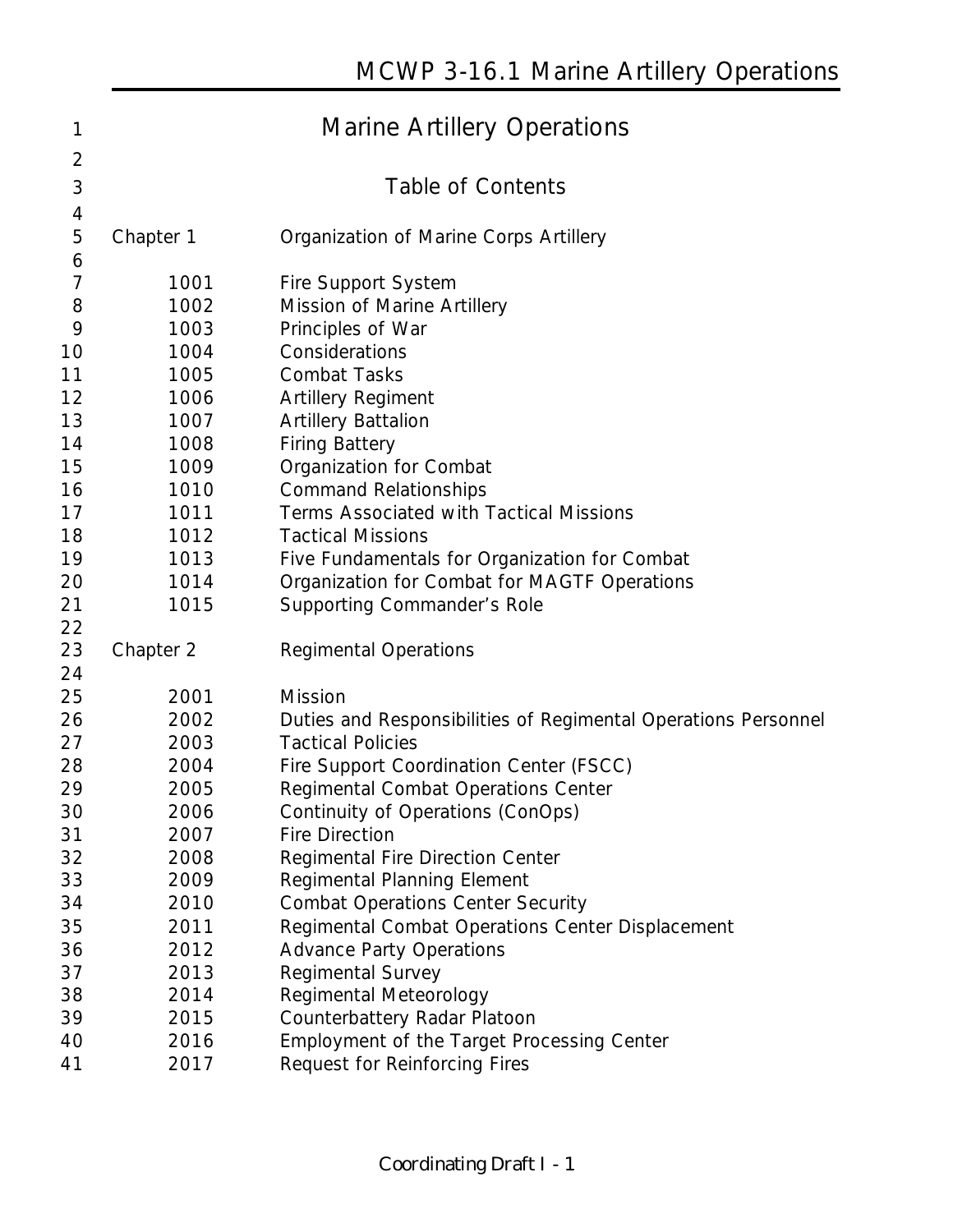| 1              | Chapter 3 | <b>Battalion Operations</b>                                   |
|----------------|-----------|---------------------------------------------------------------|
| $\overline{2}$ |           |                                                               |
| $\mathfrak{Z}$ | 3001      | <b>Mission</b>                                                |
| $\overline{4}$ | 3002      | Duties and Responsibilities of Battalion Operations Personnel |
| 5              | 3003      | <b>Tactical Policies</b>                                      |
| 6              | 3004      | <b>Battalion Combat Operations Center</b>                     |
| $\overline{7}$ | 3005      | <b>Battalion Fire Direction Center</b>                        |
| 8              | 3006      | <b>Continuity of Operations</b>                               |
| 9              | 3007      | Displacement/Advance Party Operations                         |
| 10             | 3008      | <b>Battalion Survey</b>                                       |
| 11             |           |                                                               |
| 12             | Chapter 4 | <b>Firing Battery Operations</b>                              |
| 13             |           |                                                               |
| 14             | 4001      | General                                                       |
| 15             | 4002      | <b>Mission</b>                                                |
| 16             | 4003      | Duties of Firing Battery Personnel                            |
| 17             | 4004      | <b>Advance Party Operations</b>                               |
| 18             | 4005      | Movement of the Main Body                                     |
| 19             | 4006      | Position Occupation                                           |
| 20             | 4007      | Local Security and Patrolling                                 |
| 21             | 4008      | <b>Fire Direction</b>                                         |
| 22             | 4009      | <b>Gunline Procedures</b>                                     |
| 23             | 4010      | <b>Battery Operations Center</b>                              |
| 24             | 4011      | Passage of Control                                            |
| 25             | 4012      | Emergency Fire Mission (Hip Shoot)                            |
| 26             |           |                                                               |
| 27             | Chapter 5 | <b>Total Force Artillery</b>                                  |
| 28             |           |                                                               |
| 29             | 5001      | Mission                                                       |
| 30             |           |                                                               |
| 31             | Chapter 6 | Developing the Artillery Fire Plan                            |
| 32             |           |                                                               |
| 33             | 6001      | General                                                       |
| 34             | 6002      | <b>Fire Support Tasks</b>                                     |
| 35             | 6003      | <b>Essential Artillery Tasks</b>                              |
| 36             | 6004      | The MCPP as it Applies to the Artillery Fire Plan             |
| 37             | 6005      | <b>Mission Analysis</b>                                       |
| 38             | 6006      | Course of Action Development                                  |
| 39             | 6007      | Course of Action Wargaming                                    |
| 40             | 6008      | Course of Action Comparison and Decision                      |
| 41             | 6009      | <b>Orders Development</b>                                     |
| 42             | 6010      | Transition                                                    |
| 43             |           |                                                               |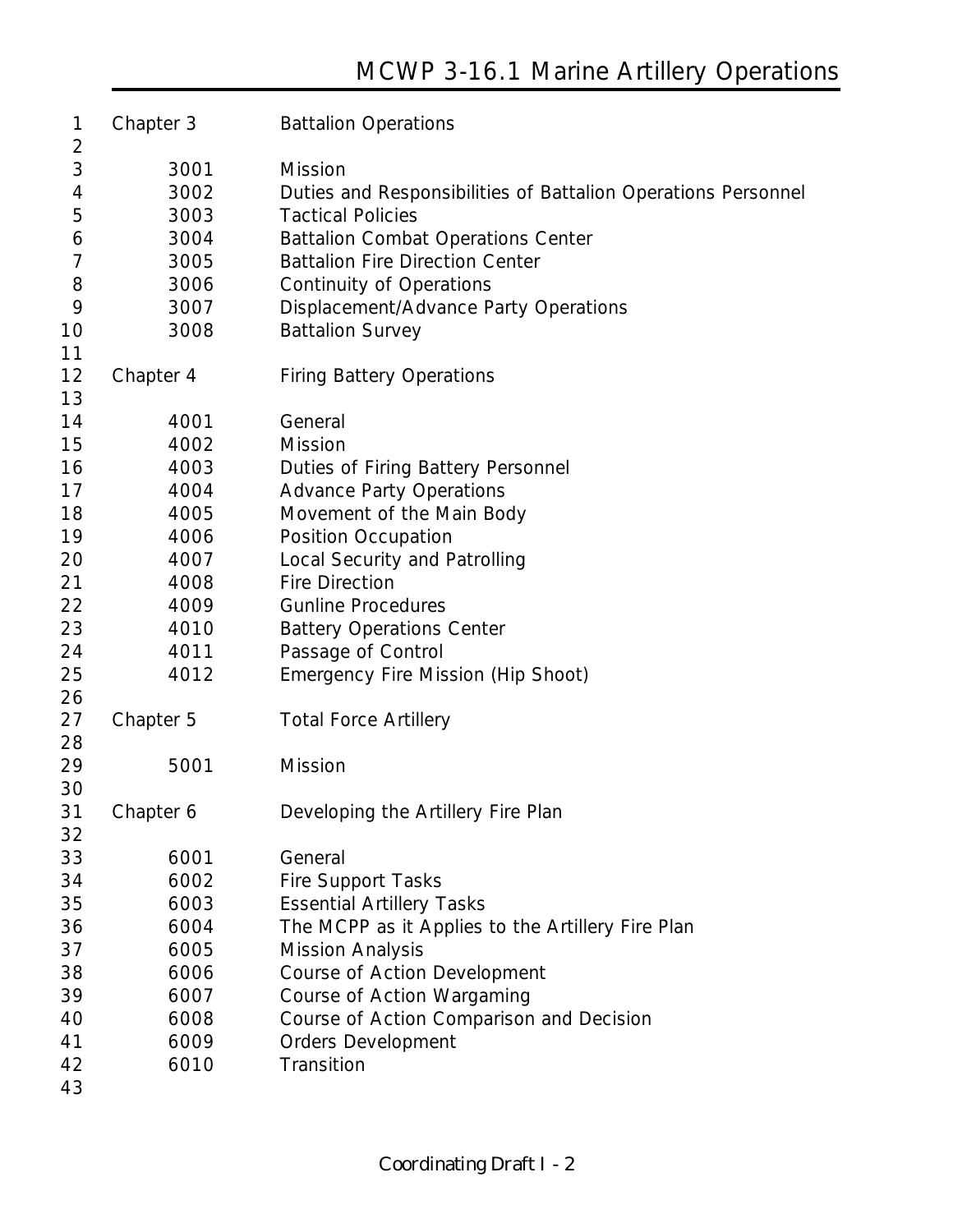| 1              | Chapter 7 | <b>Artillery Communications</b>                |
|----------------|-----------|------------------------------------------------|
| $\overline{2}$ |           |                                                |
| 3              | 7001      | Forms of Communications                        |
| $\overline{4}$ | 7002      | <b>Means of Communications</b>                 |
| 5              | 7003      | <b>Communications System Planning</b>          |
| 6              | 7004      | <b>Artillery Regimental Communication Nets</b> |
| $\overline{7}$ | 7005      | <b>Artillery Battalion Communication Nets</b>  |
| 8              | 7006      | <b>Artillery Battery Communication Nets</b>    |
| 9              | 7007      | DS Artillery Battalion Communication Nets      |
| 10             | 7008      | <b>Alternate Uses of Nets</b>                  |
| 11             |           |                                                |
| 12             | Chapter 8 | <b>Artillery Tactical Logistics</b>            |
| 13             |           |                                                |
| 14             | 8001      | General                                        |
| 15             | 8002      | Artillery S-4 duties                           |
| 16             | 8003      | Concept of Support and Logistics Capabilites   |
| 17             | 8004      | Logistics Planning                             |
| 18             | 8005      | <b>Execution of Tactical Logistics</b>         |
| 19             |           |                                                |
| 20             | Chapter 9 | <b>Artillery Weapons and Munitions</b>         |
| 21             |           |                                                |
| 22             | 9001      | Introduction                                   |
| 23             | 9002      | Selected Characteristics of Artillery Weapons  |
| 24             | 9003      | Ammunition                                     |
| 25             | 9004      | <b>Ammunition Under Development</b>            |